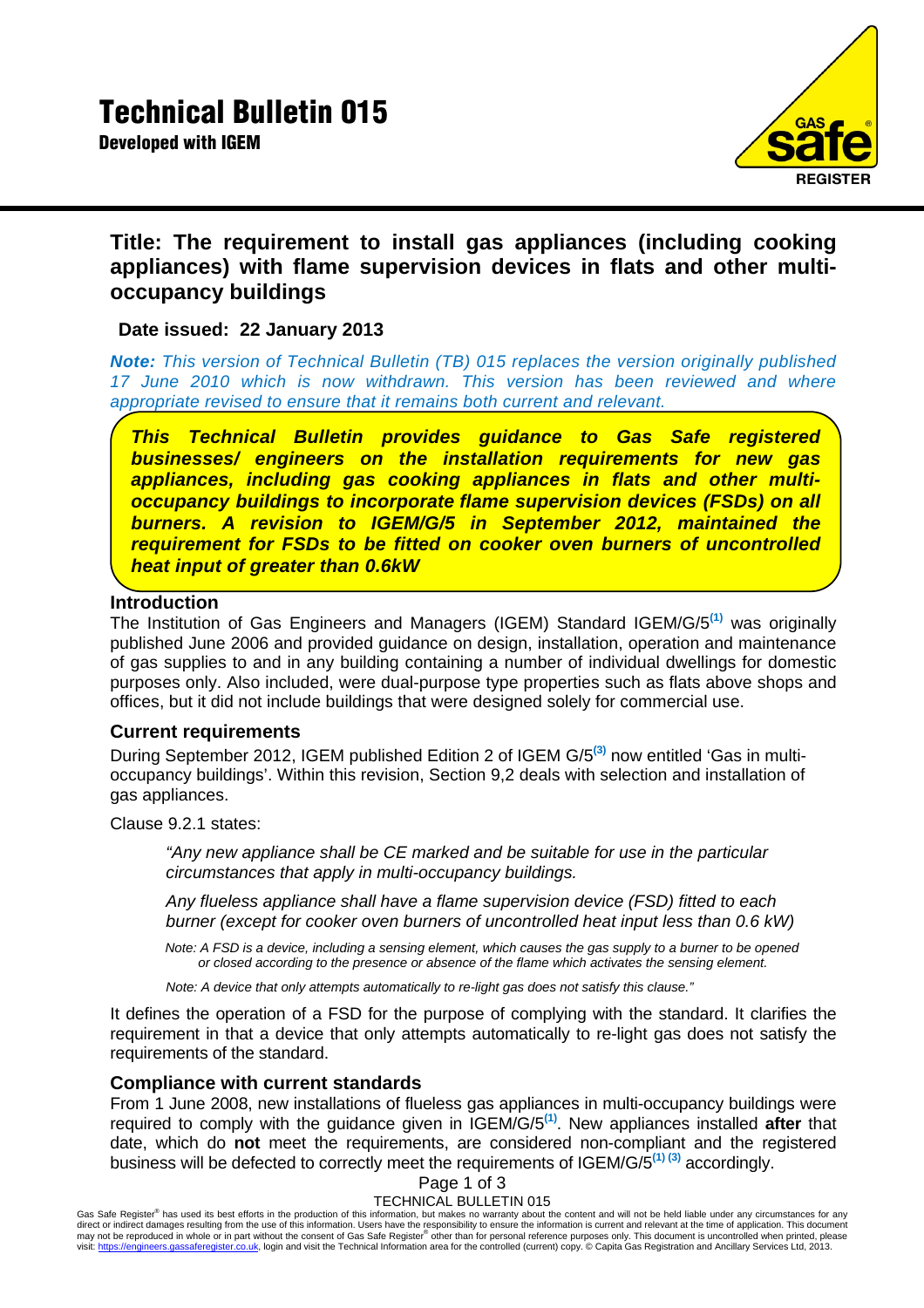Where a Gas Safe registered business or their engineer identifies an existing flueless gas appliance installed in a multi-occupancy building not meeting the requirements of IGEM/G/5 Edition 2**(3)** with regard to FSD protection the appliance should be considered as noncompliant with current standards.

### **Background**

### **IGEM/G/5(1) - Selection and installation of gas appliances**

One of the key considerations of Edition 1 of IGEM/G/5**(1)** drafting panel for this document, related to societal risk i.e. the potential risk to persons, other than the occupants of a particular individual dwelling in a multi-occupancy building, should as far as practicable, be limited such that any risk would not be significantly higher than the societal risk posed by a gas installation in a single dwelling building. As with many new requirements intended to improve safety levels, consideration had to be given to the impact in terms of cost and practicality. As a consequence, Clause 8.2.1 of the original edition of IGEM/G/5**(1)**, was published which, required that all flueless appliances installed **after** 1 January 2008 incorporate flame supervision devices (FSDs) on all burners. The intent of which was to contribute to reducing any societal risk posed. This predominately affected new gas cooker and flueless gas water heater installations.

- *Note 1: The date of 1 January 2008 was used as a derogation date, designed to allow enough time for the appliance manufacturer's and the supply chain to be able to supply/provide appliances that satisfied the new requirement to become readily available.*
- *Note 2: EN 30-1-1***(4)** *was published in 2008 and replaced its previous Edition (published in 1998) in 2010. The Standard contains a requirement for all burners to be protected by*  flame supervision device (or another device that provides an "equivalent level of *safety") amongst a number of other new requirements.*

This derogated lead-in period allowed existing new appliance stocks, manufactured from the publication date of the document (June 2006) to 1 January 2008, to continue to be installed, provided that any existing risk was not significantly increased e.g. installing an appliance without FSD protection for someone who may be susceptible to leaving gas burners turned on in an un-controlled manner.

*Note 3: The term 'new' in the context of this guidance relates to appliances which are bought as new and unused through any retail source.* 

It was recognised that there would be a steady increase in the proportion of suitably compliant new appliances, as manufacturers indicated that an increased supply of suitably compliant models would be available within the first half of 2008.

Therefore, in recognition of this, from **1 June 2008** the installation of any new flueless appliance **not** having FSD protection on all burners in a multi-occupancy building was considered as noncompliant with current standards.

### **Second-hand and previously used cooking appliances**

Also included in IGEM's Technical Statement supporting the above mentioned waiver, it has been clarified that the above FSD requirement was never intended to restrict the installation of previously used, or second-hand appliances and the subsequent amendment to IGEM/G/5**(1)**, Clause 8.2.1 clarified this by applying the requirement to 'new' appliances. The intended purpose was to ensure that any new appliance installations were compliant from 1 January 2008 (*see IGEM/G/5***(1)** *- Selection and installation of gas appliances (*above) and also **Note 1** *(above)).*

#### *Note 4: For further guidance on the installation of previously used domestic gas cooking appliances, see TB 022(2) at: https://engineers.gassaferegister.co.uk - login and visit the Technical Information area.*

### **Where do the requirements of IGEM/G/5(1) (2) apply?**

Another area of debate following the initial publication of IGEM/G/5**(1)**, which was clarified, is the types of building/situations where the guidance in IGEM/G/5**(1)** should be applied. These are:

multi-storey blocks of flats;

### Page 2 of 3

#### TECHNICAL BULLETIN 015

Gas Safe Register® has used its best efforts in the production of this information, but makes no warranty about the content and will not be held liable under any circumstances for any direct or indirect damages resulting f